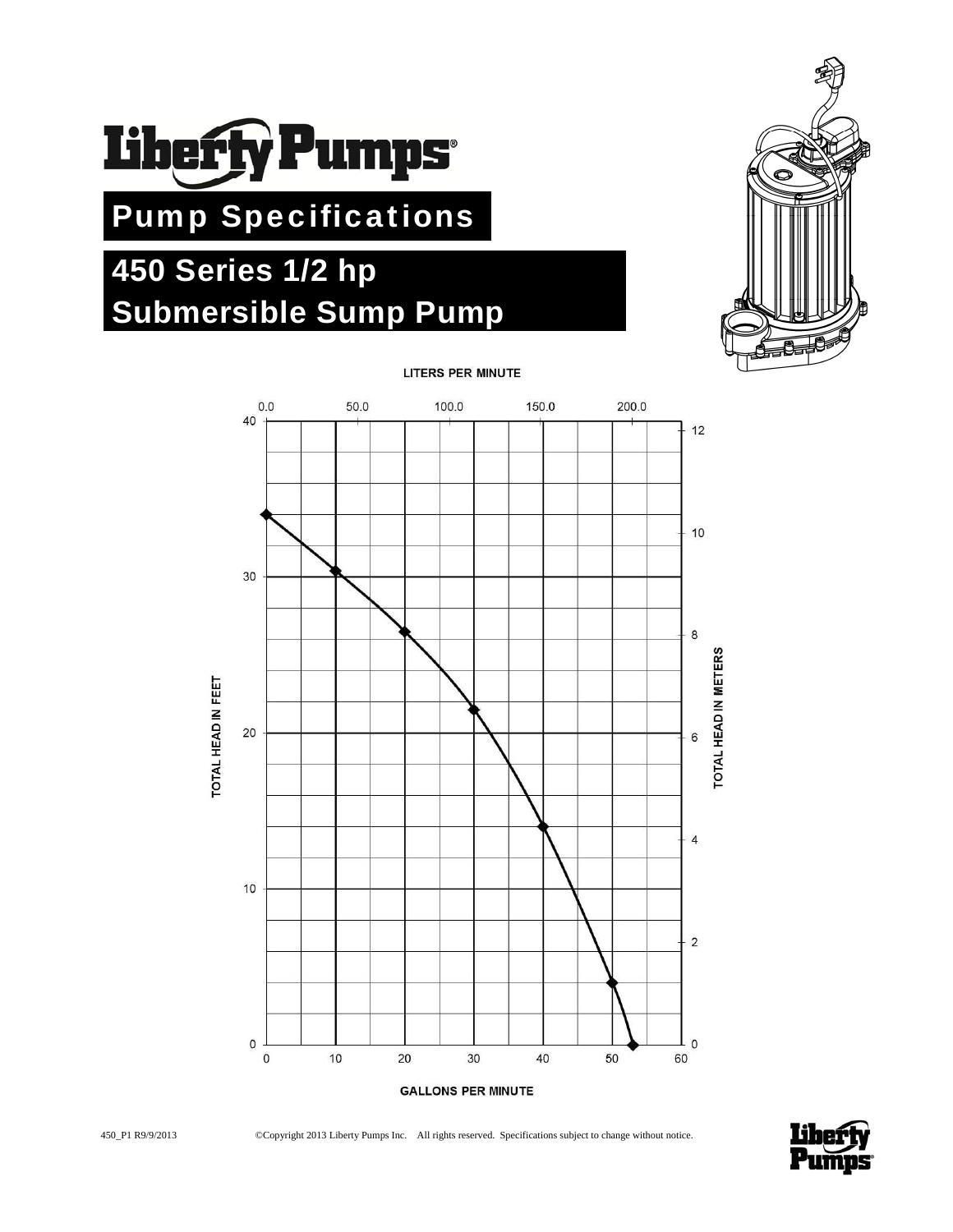# 450-Series Dimensional Data



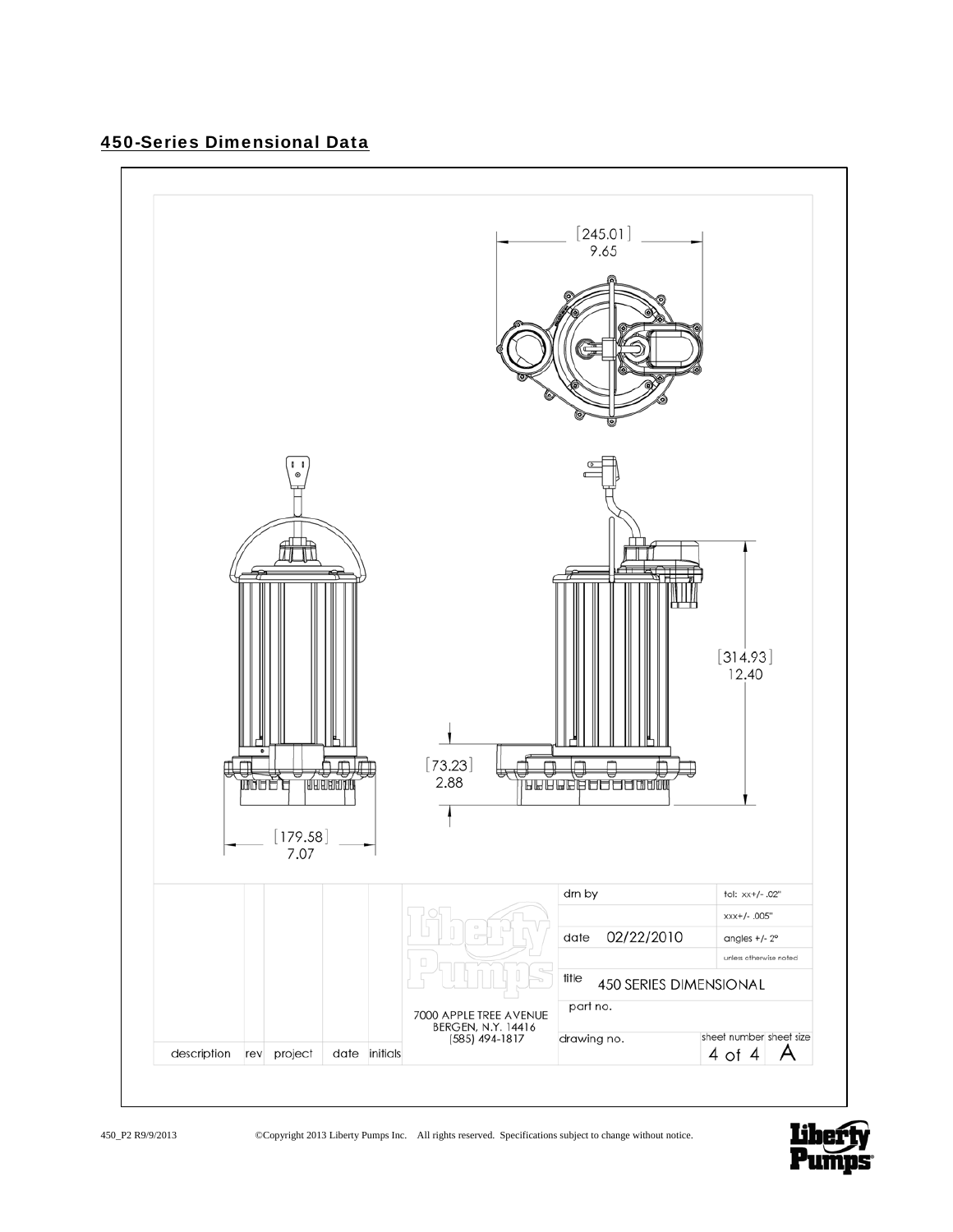### 450 - Series Electrical Data

| <b>MODEL</b> | HP  | <b>VOLTAGE</b> | <b>PHASE</b> | <b>FULL</b><br><b>LOAD</b><br><b>AMPS</b> | <b>LOCKED</b><br><b>ROTOR</b><br><b>AMPS</b> | <b>THERMAL</b><br><b>OVERLOAD</b><br><b>TEMP</b> | <b>STATOR</b><br><b>WINDING</b><br><b>CLASS</b> | <b>CORD</b><br><b>LENGTH</b><br><b>FT</b> | <b>DISCHARGE</b> | <b>AUTOMATIC</b>                                                 |
|--------------|-----|----------------|--------------|-------------------------------------------|----------------------------------------------|--------------------------------------------------|-------------------------------------------------|-------------------------------------------|------------------|------------------------------------------------------------------|
| 450          | 1/2 | 115            | $\mathbf{1}$ | 7.3                                       | 16                                           | 120°C/248°F                                      | B                                               | 10                                        | 11/2             | <b>NO</b><br><b>MANUAL</b>                                       |
| 450-2        | 1/2 | 115            | $\mathbf{1}$ | 7.3                                       | 16                                           | 120°C/248°F                                      | B                                               | 25                                        | 11/2             | <b>NO</b><br><b>MANUAL</b>                                       |
| 451          | 1/2 | 115            | $\mathbf{1}$ | 7.3                                       | 16                                           | 120°C/248°F                                      | B                                               | 10                                        | 11/2             | <b>YES</b><br><b>INTEGRAL</b><br><b>FLOAT</b>                    |
| $451 - 2$    | 1/2 | 115            | 1            | 7.3                                       | 16                                           | 120°C/248°F                                      | B                                               | 25                                        | 11/2             | <b>YES</b><br><b>INTEGRAL</b><br><b>FLOAT</b>                    |
| 453          | 1/2 | 115            | $\mathbf{1}$ | 7.3                                       | 16                                           | 120°C/248°F                                      | B                                               | 10                                        | 11/2             | <b>YES</b><br><b>PIGGY BACK</b><br><b>FLOAT</b>                  |
| 453-2        | 1/2 | 115            | $\mathbf{1}$ | 7.3                                       | 16                                           | 120°C/248°F                                      | B                                               | 25                                        | 11/2             | <b>YES</b><br><b>PIGGY BACK</b><br><b>FLOAT</b>                  |
| 457          | 1/2 | 115            | $\mathbf{1}$ | 7.3                                       | 16                                           | 120°C/248°F                                      | B                                               | 10                                        | 11/2             | <b>YES</b><br><b>INTEGRAL</b><br><b>VERTICLE</b><br><b>FLOAT</b> |
| $457 - 2$    | 1/2 | 115            | 1            | 7.3                                       | 16                                           | 120°C/248°F                                      | B                                               | 25                                        | 11/2             | <b>YES</b><br><b>INTEGRAL</b><br><b>VERTICLE</b><br><b>FLOAT</b> |

## 450 - Series Technical Data

| <b>IMPELLER</b>             | <b>VORTEX, ENGINEERED POLYMER</b> |
|-----------------------------|-----------------------------------|
| <b>SOLIDS HANDLING SIZE</b> | 3/8"                              |
|                             |                                   |
| <b>PAINT</b>                | POWDER COAT                       |
| <b>MAX LIQUID TEMP</b>      | $60^{\circ}$ C/140 $^{\circ}$ F   |
|                             | <b>CLASS B</b>                    |
|                             |                                   |
| <b>MAX STATOR TEMP</b>      | 130°C/266°F                       |
|                             |                                   |
| <b>THERMAL OVERLOAD</b>     | 120°C/248°F                       |
|                             |                                   |
| <b>POWER CORD TYPE</b>      | <b>SJTW</b>                       |
|                             |                                   |
| <b>MOTOR HOUSING</b>        | <b>ALUMINUM</b>                   |
|                             |                                   |
|                             |                                   |
| <b>VOLUTE</b>               | ENGINEERED THERMOPLASTIC          |
|                             |                                   |
| <b>SHAFT</b>                | <b>STAINLESS</b>                  |
|                             |                                   |
| <b>HARDWARE</b>             | <b>STAINLESS</b>                  |
|                             |                                   |
| <b>O-RINGS</b>              | <b>BUNAN</b>                      |
|                             | ENGINEERED DOUBLE LIP SEAL        |
| <b>SHAFT SEAL</b>           | WITH STAINLESS STEEL SPRINGS      |
|                             |                                   |
| <b>WEIGHT</b>               | 12.5 LBS                          |
|                             |                                   |

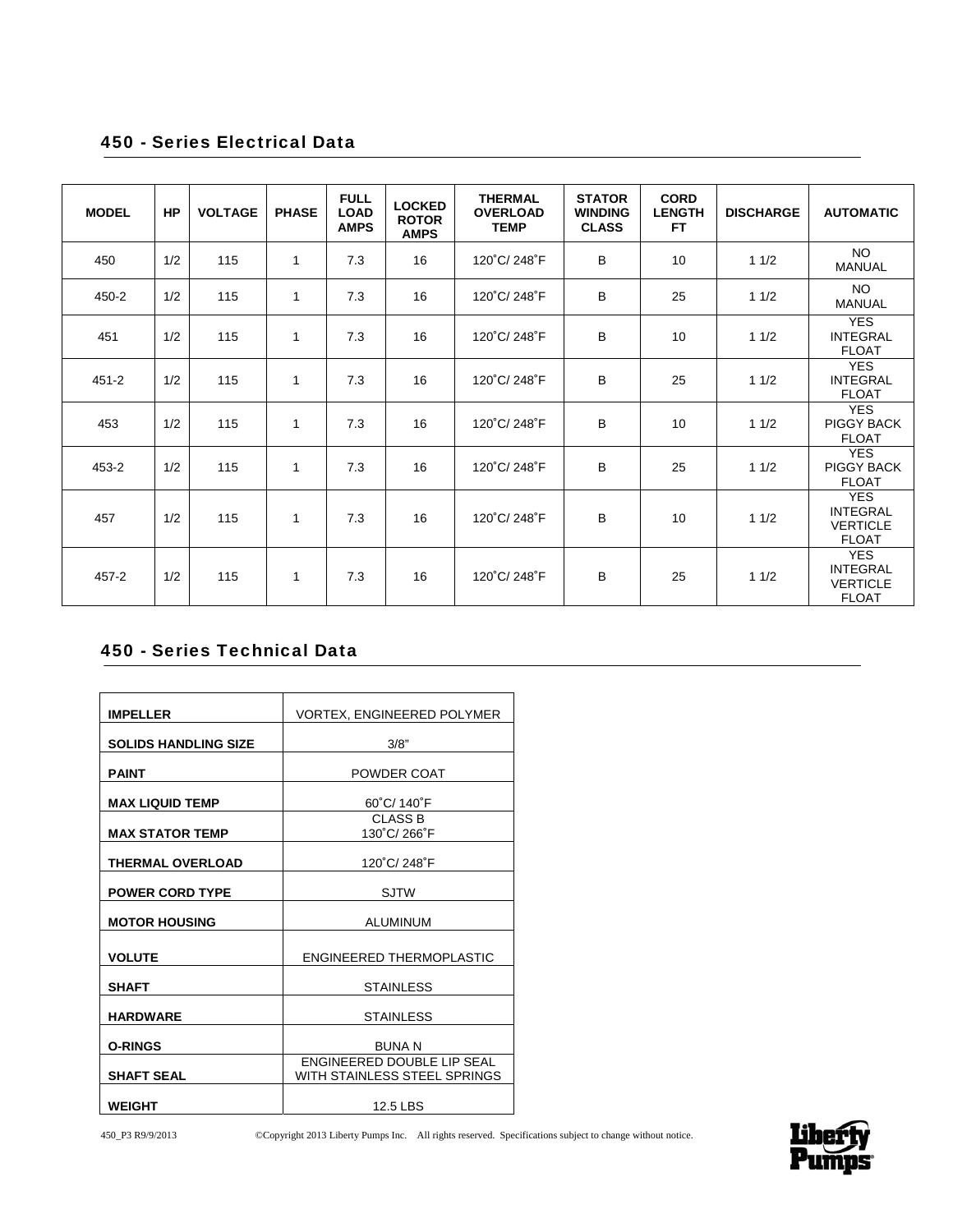#### 450 - Series Specifications

#### **1.01 GENERAL:**

The contractor shall provide labor, material, equipment, and incidentals required to provide (QTY) centrifugal pumps as specified herein. The pump models covered in this specification are Series 450 single phase pumps. The pump furnished for this application shall be model \_\_\_\_\_\_\_\_\_\_\_\_\_\_as manufactured by Liberty pumps.

#### **2.01 OPERATING CONDITIONS:**

Each submersible pump shall be rated at 1/2 hp, 115 volts, single phase, 60 Hz, 3450 RPM. The unit shall produce \_\_\_\_\_\_G.P.M. at \_\_\_\_\_\_ feet of total dynamic head.

The submersible pump shall have 3/8" solid handling capability and be able to handle liquid temperatures to 140 degrees F. The submersible pump shall have a shut-off head of 34 feet and a maximum flow of 52 GPM @ 0 feet of total dynamic head.

The pump shall be controlled with a wide angle, high temperature rated float switch with piggy-back style plug.

#### **3.01 CONSTRUCTION:**

Each centrifugal sump pump shall be equal to the Certified 450-Series pumps as manufactured by Liberty Pumps, Bergen NY. The motor housing is powder coated aluminum construction. The motor housing shall be oil filled to dissipate heat. Air filled motors shall not be considered equal since they do not properly dissipate heat from the motor. All mating parts shall be sealed with a Buna-N o-ring. All fasteners exposed to the liquid shall be stainless steel. The motor shall be protected on the top side with a sealed cord entry plate with molded pins to conduct electricity eliminating the ability of water to enter internally through the cord. The motor shall be protected on the lower side with an engineered double lip seal with stainless steel springs. The pump shall be furnished with stainless steel handle.

#### **4.01 ELECTRICAL POWER CORD**

The submersible pump shall be supplied with 10 or 25 feet of multiconductor power cord. It shall be cord type SJTW, capable of continued exposure to the pumped liquid. The power cord shall be sized for the rated full load amps of the pump in accordance with the National Electric Code. The power cable shall not enter the motor housing directly but will conduct electricity to the motor by means of a water tight compression fit cord plate assembly, with molded pins to conduct electricity. This will eliminate the ability of water to enter internally through the cord, by means of a damaged or wicking cord.

#### **5.01 MOTORS**

Single phase motors shall be oil filled, permanent split capacitor, class B insulated NEMA B design, rated for continuous duty. At maximum load the winding temperature shall not exceed 130 degrees C unsubmerged. Since air filled motors are not capable of dissipating heat they shall not be considered equal. The pump motor shall have an integral thermal overload switch in the windings for protecting the motor. The capacitor circuit shall be mounted internally in the pump.

#### **6.01 BEARINGS AND SHAFT**

Upper and lower ball bearings shall be required. The bearings shall be a single ball / race type bearing. Both bearings shall be permanently lubricated by the oil, which fills the motor housing. The motor shaft shall be made of 300 or 400 series stainless steel and have a minimum diameter of .311".